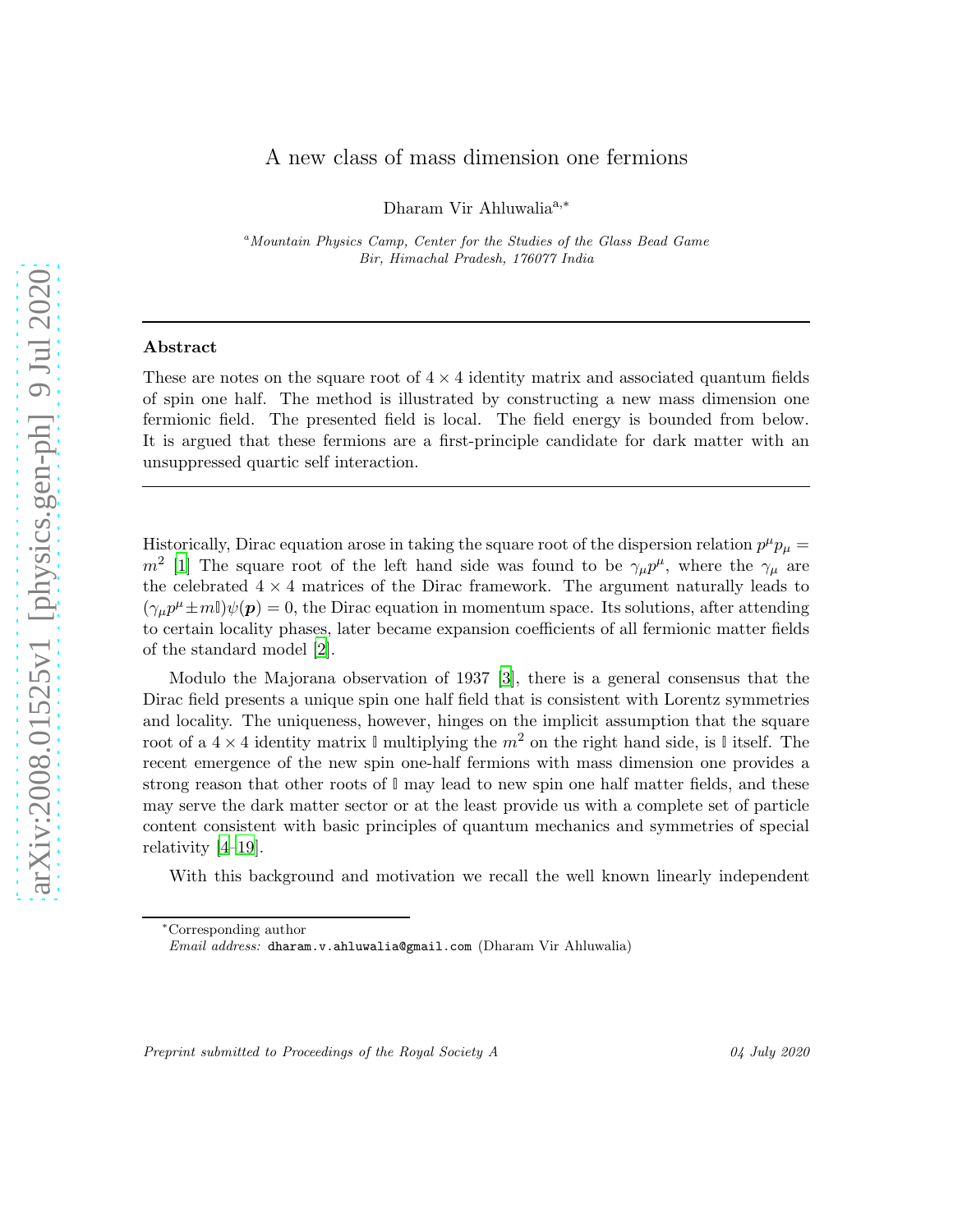square roots of identity [\[20](#page-8-1), p. 71]

$$
\begin{array}{cc}\n\mathbb{I} & \text{(1)} \\
\dot{i}\gamma_1 & \dot{i}\gamma_2 & \dot{i}\gamma_3 & \gamma_0\n\end{array}
$$

$$
i\gamma_2\gamma_3 \quad i\gamma_3\gamma_1 \quad i\gamma_1\gamma_2 \quad \gamma_0\gamma_1 \quad \gamma_0\gamma_2 \quad \gamma_0\gamma_3 \tag{3}
$$

 $i\gamma_0\gamma_2\gamma_3$   $i\gamma_0\gamma_1\gamma_3$   $i\gamma_0\gamma_1\gamma_2$   $\gamma_1\gamma_2\gamma_3$  (4)

$$
i\gamma_0\gamma_1\gamma_2\gamma_3\tag{5}
$$

We denote these by  $\Gamma_{\ell}$ ,  $\ell = 1, 2 \cdots 16$ , with  $\Gamma_1$  being the first entry in the above array and  $\Gamma_{16}$  being the last –  $\ell$  assignment is in consecutive order. We shall adopt the Weyl basis in the  $(1/2, 0) \oplus (0, 1/2)$  representations space.

To illustrate the method we consider  $\Gamma$ <sub>7</sub>. Its eigenspinors, up to constant multiplicative factors, are

$$
\lambda_1 = \begin{pmatrix} 0 \\ 0 \\ -i \\ 1 \end{pmatrix}, \quad \lambda_2 = \begin{pmatrix} 0 \\ 0 \\ i \\ 1 \end{pmatrix}, \quad \lambda_3 = \begin{pmatrix} -i \\ 1 \\ 0 \\ 0 \end{pmatrix}, \quad \lambda_4 = \begin{pmatrix} i \\ 1 \\ 0 \\ 0 \end{pmatrix}.
$$
 (6)

The first and the third eigenspinors correspond to eigenvalue  $+1$  of  $\Gamma_7$ , and the other two to eigenvalue  $-1$  of  $\Gamma$ 7. We define these as the 'rest spinors'  $\lambda_i(0)$ .

By acting the boost operator

$$
\kappa = \sqrt{\frac{E+m}{2m}} \begin{bmatrix} \mathbb{I} + \frac{\boldsymbol{\sigma} \cdot \boldsymbol{p}}{E+m} & \mathbf{0} \\ \mathbf{0} & \mathbb{I} - \frac{\boldsymbol{\sigma} \cdot \boldsymbol{p}}{E+m} \end{bmatrix}
$$
(7)

on these spinors we obtain the four eigenspinors for an arbitrary momentum  $\lambda_i(\mathbf{p}) = \kappa \lambda_i(0)$ . We implement our programme by solving the following four equations for  $\tau_{ij} \in \mathbb{R}$ :

$$
m^{-1}\gamma_{\mu}p^{\mu}\lambda_1(\mathbf{p}) - \tau_{13}\lambda_3(\mathbf{p}) = 0, \quad m^{-1}\gamma_{\mu}p^{\mu}\lambda_2(\mathbf{p}) - \tau_{24}\lambda_4(\mathbf{p}) = 0 \tag{8}
$$

$$
m^{-1}\gamma_{\mu}p^{\mu}\lambda_3(\boldsymbol{p}) - \tau_{31}\lambda_1(\boldsymbol{p}) = 0, \quad m^{-1}\gamma_{\mu}p^{\mu}\lambda_4(\boldsymbol{p}) - \tau_{42}\lambda_2(\boldsymbol{p}) = 0 \tag{9}
$$

and find that a single  $\tau$ , equal to unity, solves all the four equations and assures that while  $\lambda_i(\mathbf{p})$  do not satisfy the Dirac equation they instead satisfy the spinorial Klein-Gordon equation. We thus pass the first test for the viability of the theory to be Lorentz covariant.

To study the CPT properties of  $\lambda(\mathbf{p})$  we introduce  $\Theta$ , the Wigner time reversal operator, and  $\gamma$ 

$$
\Theta = \begin{pmatrix} 0 & -1 \\ 1 & 0 \end{pmatrix}, \quad \gamma = \frac{i}{4!} \epsilon_{\mu\nu\lambda\sigma} \gamma^{\mu} \gamma^{\nu} \gamma^{\lambda} \gamma^{\sigma} = \begin{pmatrix} \mathbb{I} & \mathbf{0} \\ \mathbf{0} & -\mathbb{I} \end{pmatrix}
$$
(10)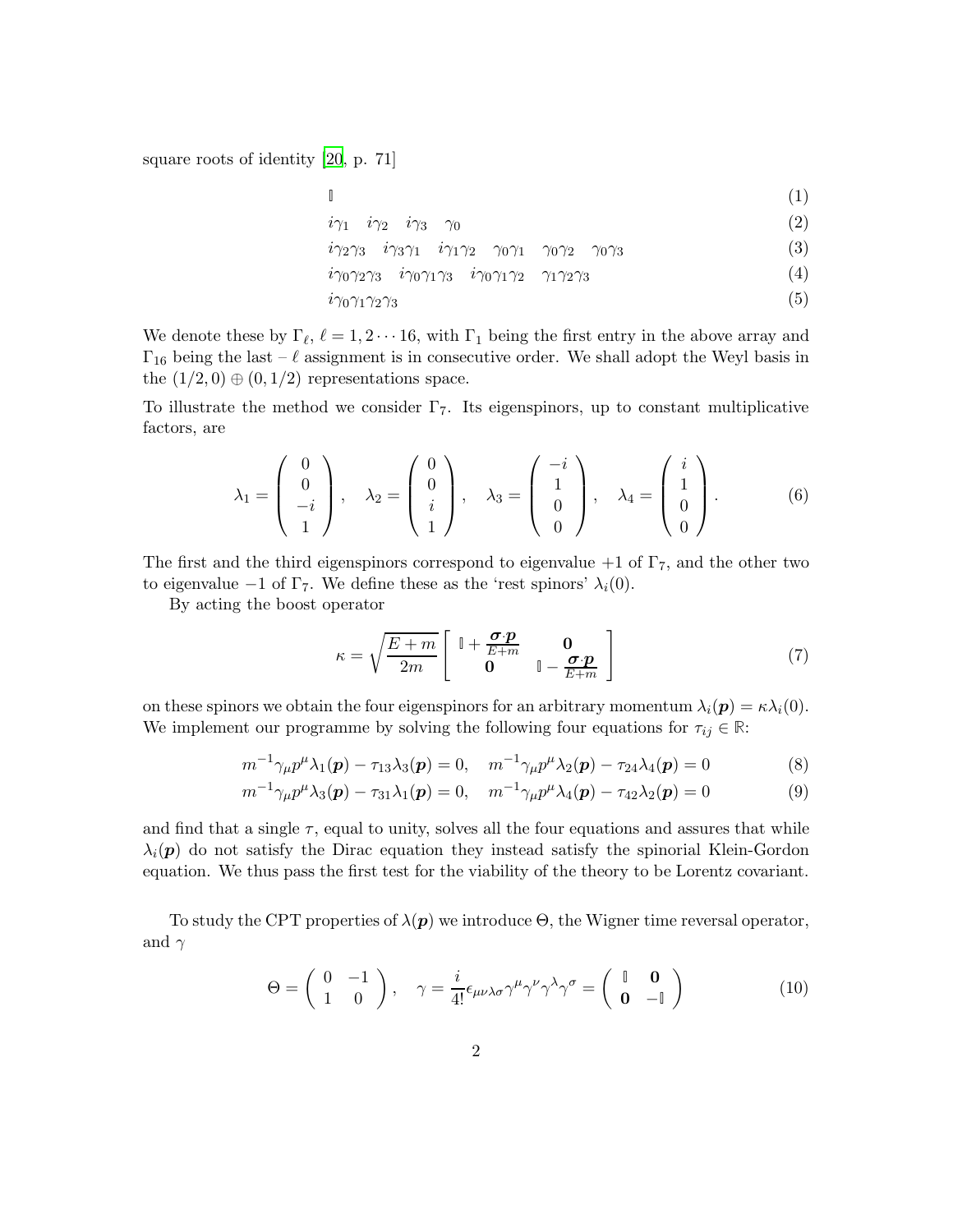where  $\epsilon_{\mu\nu\lambda\sigma}$  is the completely antisymmetric 4th rank tensor with  $\epsilon_{0123} = +1$  (the dimensionality of identity matrix **I** and null matrix 0 shall be apparent from the context)]. The charge conjugation C, parity  $P$ , and time reversal  $T$ , operators can then be written as

$$
\mathcal{C} = \begin{pmatrix} \mathbf{0} & i\Theta \\ -i\Theta & \mathbf{0} \end{pmatrix} K, \quad \mathcal{P} = m^{-1}\gamma_{\mu}p^{\mu}, \quad \mathcal{T} = i\gamma \mathcal{C}
$$
 (11)

where  $K$  complex conjugates to the right. We then readily obtain

$$
C\lambda_1(\boldsymbol{p})=-\lambda_4(\boldsymbol{p}), \quad C\lambda_2(\boldsymbol{p})=\lambda_3(\boldsymbol{p}), \quad C\lambda_3(\boldsymbol{p})=\lambda_2(\boldsymbol{p}), \quad C\lambda_4(\boldsymbol{p})=-\lambda_1(\boldsymbol{p}), \quad (12)
$$

$$
\mathcal{P}\lambda_1(\boldsymbol{p})=\lambda_3(\boldsymbol{p}),\quad \mathcal{P}\lambda_2(\boldsymbol{p})=\lambda_4(\boldsymbol{p}),\quad \mathcal{P}\lambda_3(\boldsymbol{p})=\lambda_1(\boldsymbol{p}),\quad \mathcal{P}\lambda_4(\boldsymbol{p})=\lambda_2(\boldsymbol{p}),\quad (13)
$$

$$
\mathcal{T}\lambda_1(\boldsymbol{p}) = -i\lambda_4(\boldsymbol{p}), \quad \mathcal{T}\lambda_2(\boldsymbol{p}) = i\lambda_3(\boldsymbol{p}), \quad \mathcal{T}\lambda_3(\boldsymbol{p}) = -i\lambda_2(\boldsymbol{p}), \quad \mathcal{T}\lambda_4(\boldsymbol{p}) = i\lambda_1(\boldsymbol{p}) \tag{14}
$$

with the consequence that  $({\cal CPT})^2 = \mathbb{I}$ , with  $C^2 = \mathbb{I}$ ,  $\mathcal{P}^2 = \mathbb{I}$ ,  $\mathcal{T}^2 = -\mathbb{I}$ . The charge conjugation and parity operators anticommute:  $\{\mathcal{C}, \mathcal{P}\} = 0$ .

As in the case for Elko [\[4,](#page-7-3) [21](#page-8-2)], here too we find that under the Dirac dual each of the  $\lambda_i(\mathbf{p}), i = 1, 2, 3, 4$  $\lambda_i(\mathbf{p}), i = 1, 2, 3, 4$  $\lambda_i(\mathbf{p}), i = 1, 2, 3, 4$ , has null norm. As such we define a new dual:<sup>1</sup>

$$
\overline{\lambda}_1(\mathbf{p}) = \left[ +\mathcal{P}\lambda_1(\mathbf{p}) \right]^\dagger \gamma_0 = \overline{\lambda}_3(\mathbf{p}), \quad \overline{\lambda}_2(\mathbf{p}) = \left[ +\mathcal{P}\lambda_2(\mathbf{p}) \right]^\dagger \gamma_0 = \overline{\lambda}_4(\mathbf{p}), \tag{15}
$$

$$
\overline{\lambda}_3(\boldsymbol{p}) = \left[ -\mathcal{P}\lambda_3(\boldsymbol{p}) \right]^{\dagger} \gamma_0 = -\overline{\lambda}_1(\boldsymbol{p}), \quad \overline{\lambda}_4(\boldsymbol{p}) = \left[ -\mathcal{P}\lambda_4(\boldsymbol{p}) \right]^{\dagger} \gamma_0 = -\overline{\lambda}_2(\boldsymbol{p}). \tag{16}
$$

After re-norming the rest eigenspinors by a multiplicative factor of  $\sqrt{m}$ , the new dual gives the following Lorentz invariant orthonormality relations

<span id="page-2-5"></span>
$$
\bar{\lambda}_i(\mathbf{p})\lambda_i(\mathbf{p}) = +2m, \quad i = 1, 2
$$
\n(17)

<span id="page-2-4"></span><span id="page-2-3"></span><span id="page-2-2"></span>
$$
\vec{\lambda}_i(\mathbf{p})\lambda_i(\mathbf{p}) = -2m, \quad i = 3, 4 \tag{18}
$$

with cross terms identically zero, and the 'spin sums'

$$
\sum_{i=1,2} \lambda_i(\mathbf{p}) \overline{\lambda}_i(\mathbf{p}) = 2m \begin{pmatrix} 0 & 0 & 0 & 0 \\ 0 & 0 & 0 & 0 \\ 0 & 0 & 1 & 0 \\ 0 & 0 & 0 & 1 \end{pmatrix}, \quad \sum_{i=3,4} \lambda_i(\mathbf{p}) \overline{\lambda}_i(\mathbf{p}) = -2m \begin{pmatrix} 1 & 0 & 0 & 0 \\ 0 & 1 & 0 & 0 \\ 0 & 0 & 0 & 0 \\ 0 & 0 & 0 & 0 \end{pmatrix}
$$
(19)

leading to the completeness relation

<span id="page-2-1"></span>
$$
\frac{1}{2m} \left[ \sum_{i=1,2} \lambda_i(\boldsymbol{p}) \, \overline{\lambda}_i(\boldsymbol{p}) - \sum_{i=3,4} \lambda_i(\boldsymbol{p}) \, \overline{\lambda}_i(\boldsymbol{p}) \right] = \mathbb{I}.
$$
 (20)

<span id="page-2-0"></span><sup>&</sup>lt;sup>1</sup>The freedom in the definition of spinorial duals was first pointed out in an unpublished e-print of the author [\[22\]](#page-8-3), and after several intervening publications it takes its final form for Elko in [\[5](#page-7-4)]. The subject has now developed into a research sub-field of its own. We refer the reader to [\[23](#page-8-4)] for a sense of excitement and relevant references.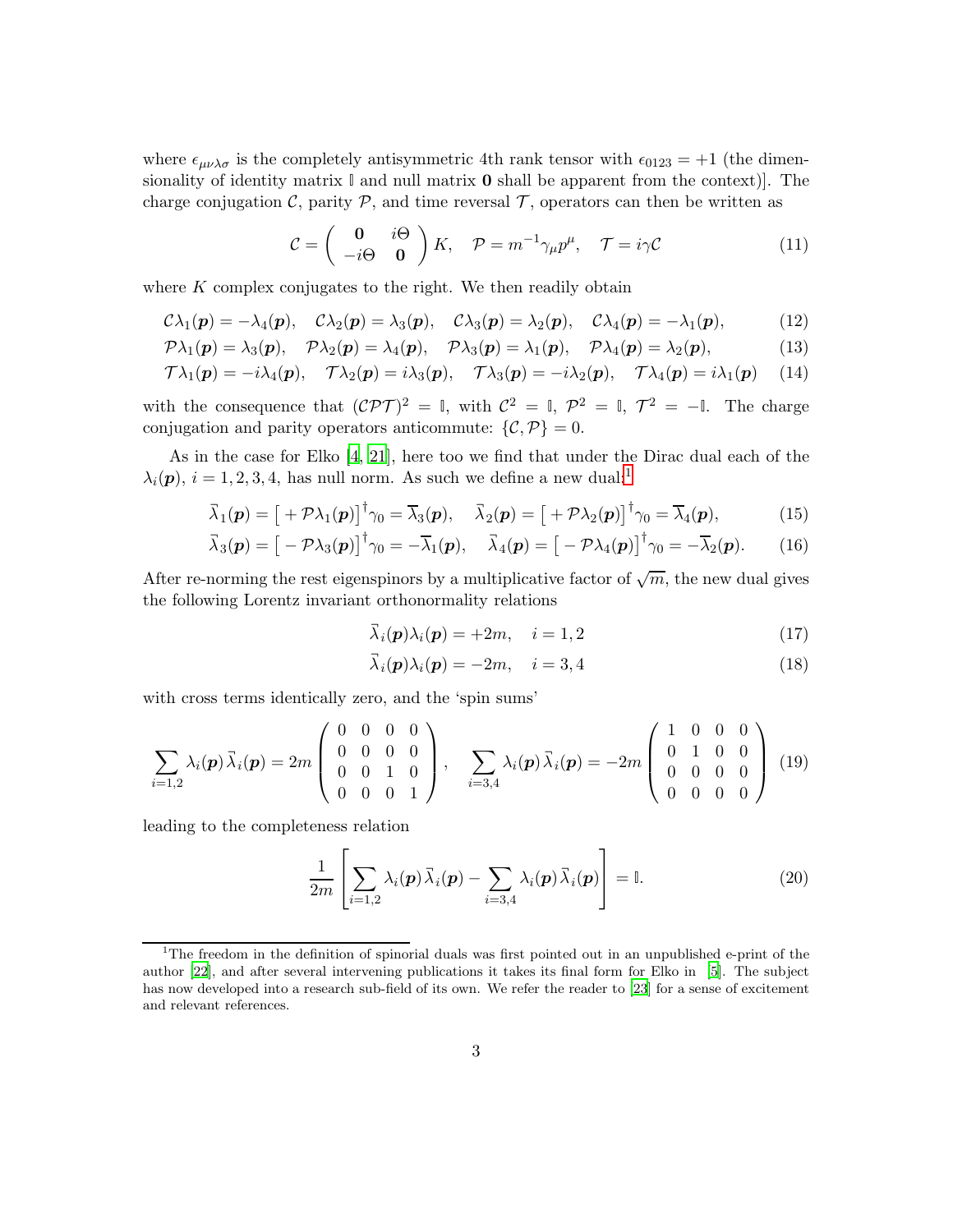We thus introduce a new spin one half quantum field with  $\lambda_i(\mathbf{p})$  as its expansion coefficients:

$$
\mathfrak{b}(x) \stackrel{\text{def}}{=} \int \frac{\mathrm{d}^3 p}{(2\pi)^3} \frac{1}{\sqrt{2mE(\boldsymbol{p})}} \bigg[ \sum_{i=1,2} a_i(\boldsymbol{p}) \lambda_i(\boldsymbol{p}) e^{-ip\cdot x} + \sum_{i=3,4} b_i^{\dagger}(\boldsymbol{p}) \lambda_i(\boldsymbol{p}) e^{ip\cdot x} \bigg] \tag{21}
$$

with

$$
\vec{\mathfrak{b}}(x) \stackrel{\text{def}}{=} \int \frac{\mathrm{d}^3 p}{(2\pi)^3} \frac{1}{\sqrt{2mE(\boldsymbol{p})}} \bigg[ \sum_{i=1,2} a_i^{\dagger}(\boldsymbol{p}) \vec{\lambda}_i(\boldsymbol{p}) e^{ip\cdot x} + \sum_{i=3,4} b_i(\boldsymbol{p}) \vec{\lambda}_i(\boldsymbol{p}) e^{-ip\cdot x} \bigg] \tag{22}
$$

as its adjoint. At this stage we do not fix the statistics to be fermionic

$$
\left\{a_i(\boldsymbol{p}), a_j^\dagger(\boldsymbol{p})\right\} = (2\pi)^3 \delta^3(\boldsymbol{p} - \boldsymbol{p}')\delta_{ij}, \quad \left\{a_i(\boldsymbol{p}), a_j(\boldsymbol{p}')\right\} = 0 = \left\{a_i^\dagger(\boldsymbol{p}), a_j^\dagger(\boldsymbol{p}')\right\} \tag{23}
$$

or bosonic

<span id="page-3-2"></span><span id="page-3-1"></span>
$$
\left[a_i(\boldsymbol{p}), a_j^{\dagger}(\boldsymbol{p})\right] = (2\pi)^3 \delta^3(\boldsymbol{p} - \boldsymbol{p}')\delta_{ij}, \quad \left[a_i(\boldsymbol{p}), a_j(\boldsymbol{p}')\right] = 0 = \left[a_i^{\dagger}(\boldsymbol{p}), a_j^{\dagger}(\boldsymbol{p}')\right] \tag{24}
$$

and assume similar anti-commutation, or commutation, relations for  $b_i(\mathbf{p})$  and  $b_i^{\dagger}$  $i^{\scriptscriptstyle{\intercal}}(\boldsymbol{p})$ .

To determine the statistics for the  $\mathfrak{b}(x)$  and  $\vec{b}(x)$  system we consider two events, x and  $x'$ , and note that the amplitude to propagate from x to  $x'$  is then

<span id="page-3-0"></span>
$$
\mathcal{A}_{x \to x'} = \xi \left( \underbrace{\langle |\mathfrak{b}(x') \overline{\mathfrak{b}}(x)| \rangle \theta(t'-t) \pm \langle |\overline{\mathfrak{b}}(x) \mathfrak{b}(x')| \rangle \theta(t-t')}_{\langle |\mathfrak{T}(\mathfrak{b}(x') \overline{\mathfrak{b}}(x)| \rangle} \right)
$$
(25)

where

- the plus sign holds for bosons and the minus sign for fermions,
- $\xi$  ∈  $\mathbb C$  is to be determined from the normalisation condition that  $\mathcal A_{x\to x'}$  integrated over all possible separations  $x - x'$  be unity (or, more precisely  $e^{i\gamma}$ , with  $\gamma \in \mathbb{R}$ ).
- and  $\mathfrak T$  is the time ordering operator.

The two vacuum expectation values that appear in  $A_{x\to x'}$  evaluate to the following expressions

$$
\langle |\mathfrak{b}(x')\,\vec{\mathfrak{b}}(x)|\,\rangle = \int \frac{\mathrm{d}^3 p}{(2\pi)^3} \left(\frac{1}{2mE(\boldsymbol{p})}\right) e^{-ip\cdot(x'-x)} \sum_{i=1,2} \lambda_i(\boldsymbol{p}) \,\vec{\lambda}_i(\boldsymbol{p}) \tag{26}
$$

$$
\langle |\vec{\mathfrak{b}}(x)\mathfrak{b}(x')|\rangle = \int \frac{\mathrm{d}^3 p}{(2\pi)^3} \left(\frac{1}{2mE(\boldsymbol{p})}\right) e^{ip\cdot(x'-x)} \sum_{i=3,4} \lambda_i(\boldsymbol{p}) \vec{\lambda}_i(\boldsymbol{p}).\tag{27}
$$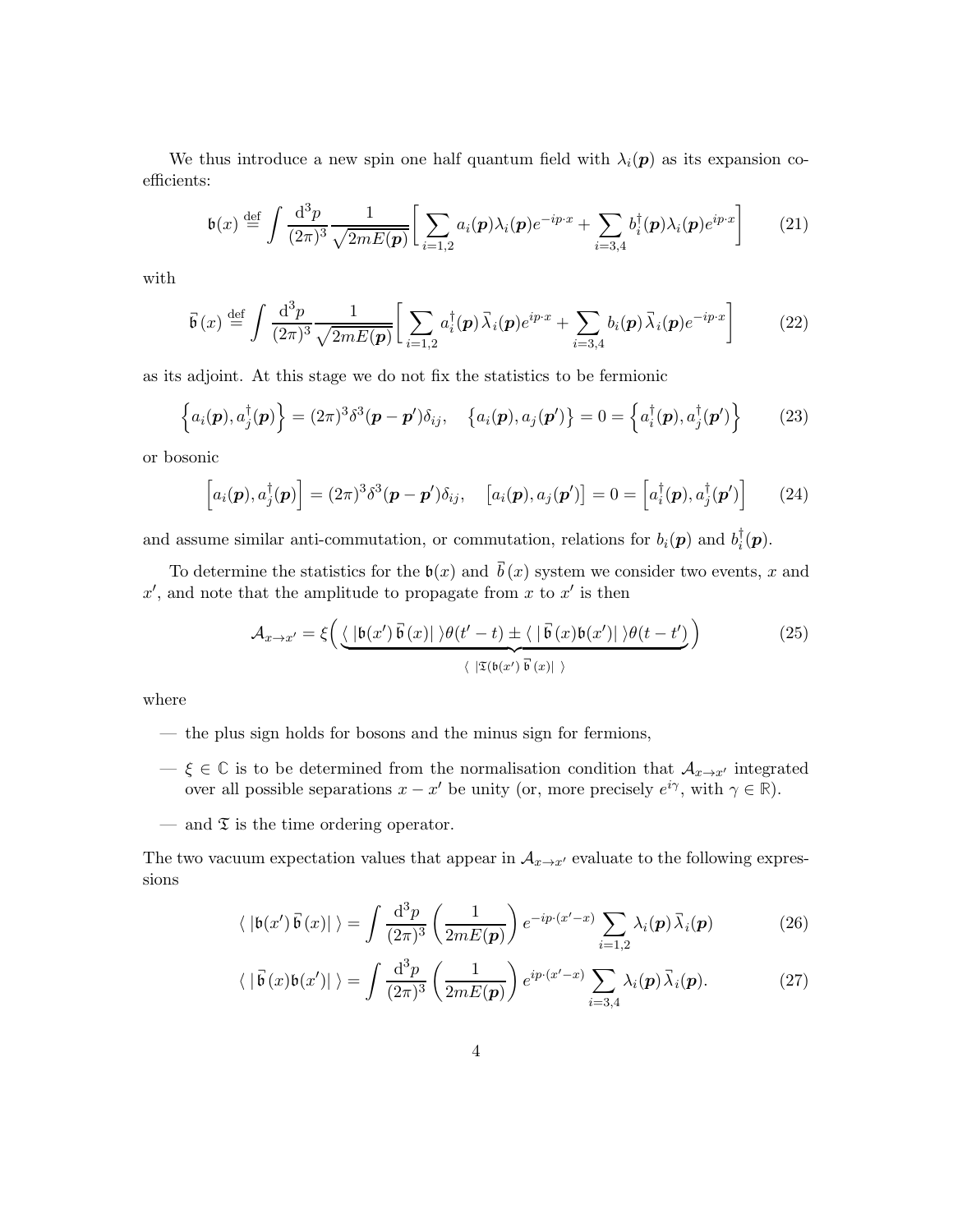The two Heaviside step functions of equation [\(25\)](#page-3-0) can now be replaced by their integral representations

$$
\theta(t'-t) = \lim_{\epsilon \to 0^+} \int \frac{d\omega}{2\pi i} \frac{e^{i\omega(t'-t)}}{\omega - i\epsilon}
$$
(28)

$$
\theta(t - t') = \lim_{\epsilon \to 0^+} \int \frac{d\omega}{2\pi i} \frac{e^{i\omega(t - t')}}{\omega - i\epsilon}
$$
\n(29)

where  $\epsilon, \omega \in \mathbb{R}$ . Using these results, and

- substituting  $\omega \to p_0 = -\omega + E(p)$  in the first term and  $\omega \to p_0 = \omega E(p)$  in the second term
- and using the results  $(20)$  for the spin sums

we are forced – by internal consistency of the resulting formalism – to pick the minus sign in  $(25)$ , giving

$$
\mathcal{A}_{x \to x'} = i \, 2\xi \int \frac{\mathrm{d}^4 p}{(2\pi)^4} \, e^{-ip_\mu(x'^\mu - x^\mu)} \frac{\mathbb{I}}{p_\mu p^\mu - m^2 + i\epsilon} \tag{30}
$$

This is equivalent to the choice [\(23\)](#page-3-1) over [\(24\)](#page-3-2). Following [\[4\]](#page-7-3), the normalisation  $\xi$  is seen to be [\[4](#page-7-3)]

$$
\xi = \frac{im^2}{2} \tag{31}
$$

resulting in

$$
\mathcal{A}_{x \to x'} = -m^2 \int \frac{\mathrm{d}^4 p}{(2\pi)^4} e^{-ip_\mu(x'^\mu - x^\mu)} \frac{\mathbb{I}}{p_\mu p^\mu - m^2 + i\epsilon} \tag{32}
$$

We define the Feynman-Dyson propagator

$$
S_{\rm FD}(x'-x) \stackrel{\text{def}}{=} -\frac{1}{m^2} \mathcal{A}_{x \to x'}
$$
  
= 
$$
\int \frac{d^4 p}{(2\pi)^4} e^{-ip_\mu(x'^\mu - x^\mu)} \frac{\mathbb{I}_4}{p_\mu p^\mu - m^2 + i\epsilon}
$$
 (33)

so that

$$
\left(\partial_{\mu'}\partial^{\mu'}\mathbb{I}_4 + m^2 \mathbb{I}_4\right)S_{\text{FD}}(x'-x) = -\delta^4(x'-x) \tag{34}
$$

In terms of the new field  $\mathfrak{b}(x)$  and its adjoint  $\vec{\mathfrak{b}}(x)$  it takes the form

$$
S_{\rm FD}(x'-x) = -\frac{i}{2} \left\langle \left| \mathfrak{T}(\mathfrak{b}(x') \,\vec{b}(x) \right| \right\rangle \tag{35}
$$

and establishes the mass dimension of the field to be one, leading to the following free field Lagrangian density ¬ ¬

$$
\mathfrak{L}(x) = \partial^{\mu} \vec{\mathfrak{b}} \; \partial_{\mu} \mathfrak{b}(x) - m^2 \vec{\mathfrak{b}}(x) \mathfrak{b}(x) \tag{36}
$$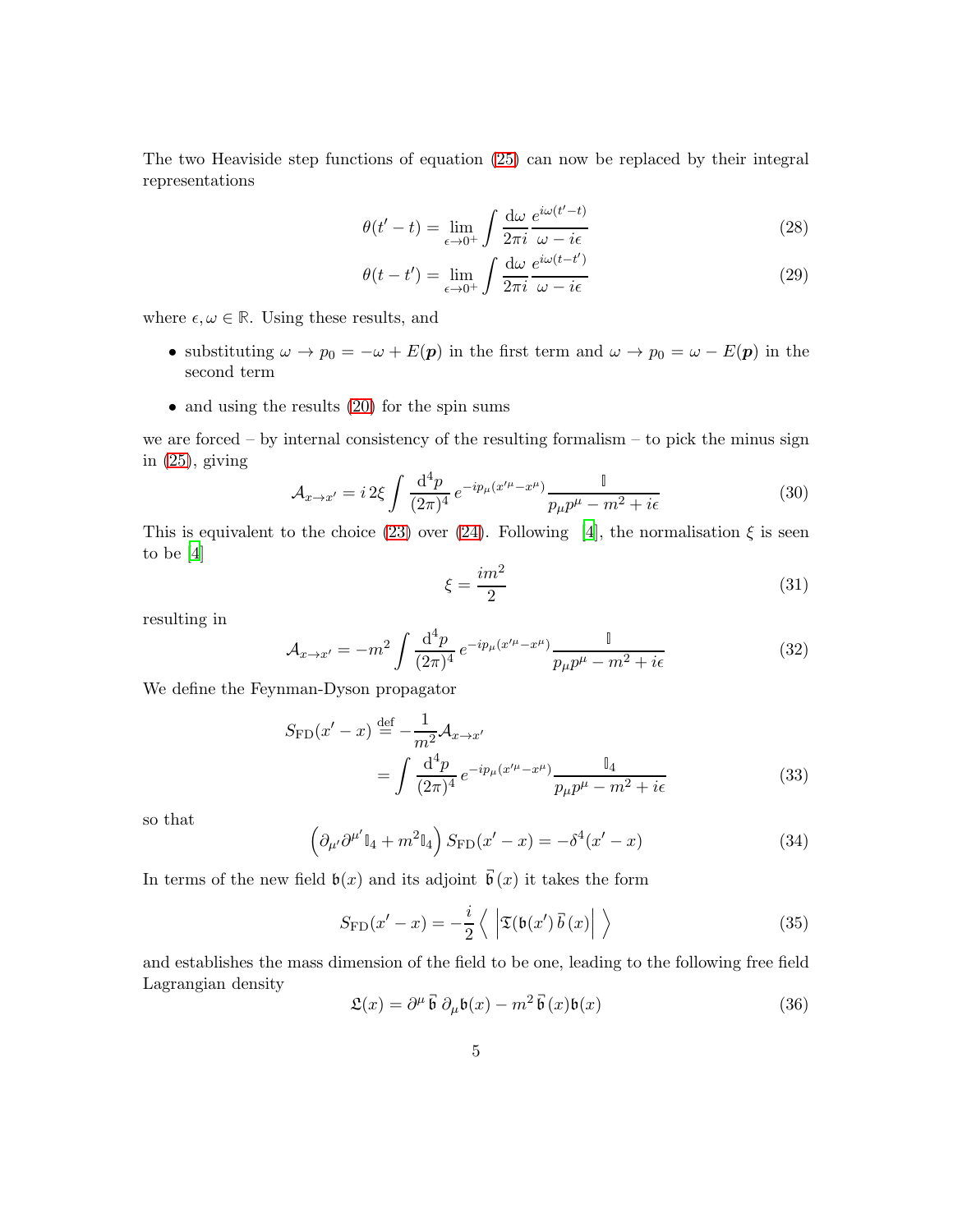This determines the momentum conjugate to  $\mathfrak{b}(x)$ 

<span id="page-5-1"></span><span id="page-5-0"></span>
$$
\pi(x) = \frac{\partial \mathfrak{L}(x)}{\partial \dot{\mathfrak{b}}(x)} = \frac{\partial}{\partial t} \vec{\mathfrak{b}}(x). \tag{37}
$$

Using the spin sums given in equation [\(19\)](#page-2-2) we determine the locality structure of the new fermionic field to be

$$
\{b(t, \mathbf{x}), \ \boldsymbol{\pi}(t, \mathbf{x}')\} = i\delta^3\left(\mathbf{x} - \mathbf{x}'\right)\mathbb{I},\tag{38}
$$

$$
\{b(t, x), b(t, x')\} = 0, \quad \{\pi(t, x), \pi(t, x')\} = 0.
$$
 (39)

To examine if the energy associated with the introduced  $\mathfrak{b}(x)$ - $\vec{\mathfrak{b}}(x)$  system has the usual zero point contribution and is bounded from below, we carry out a calculation similar to the one presented in [\[24](#page-8-5), Section 7] and find the field energy to be

$$
H = \int \frac{\mathrm{d}^3 p}{(2\pi)^3} \frac{1}{2m} E(\boldsymbol{p}) \Bigg[ \sum_{i=1,2} a_i^{\dagger}(\boldsymbol{p}) a_i(\boldsymbol{p}) \bar{\lambda}_i(\boldsymbol{p}) \lambda_i(\boldsymbol{p}) + \sum_{i=3,4} b_i(\boldsymbol{p}) b_i^{\dagger}(\boldsymbol{p}) \bar{\lambda}_i(\boldsymbol{p}) \lambda_i(\boldsymbol{p}) \Bigg] \qquad (40)
$$

Use of the orthonormality relations [\(17\)](#page-2-3) and [\(18\)](#page-2-4) reduce the above expression to

$$
H = \int \frac{\mathrm{d}^3 p}{(2\pi)^3} E(\boldsymbol{p}) \left[ \sum_{i=1,2} a_i^\dagger(\boldsymbol{p}) a_i(\boldsymbol{p}) - \sum_{i=3,4} b_i(\boldsymbol{p}) b_i^\dagger(\boldsymbol{p}) \right] \tag{41}
$$

Consistent with the obtained fermionic locality anticommutator [\(38\)](#page-5-0), the next simplification occurs by exploiting

<span id="page-5-2"></span>
$$
\{b_i(\boldsymbol{p}), b_{i'}(\boldsymbol{p}')\} = (2\pi)^3 \delta^3(\boldsymbol{p} - \boldsymbol{p}')\delta_{ii'}
$$
\n(42)

with the result that

$$
H = -\delta^3(\mathbf{0}) \int \mathrm{d}^3 p \ 2E(\mathbf{p}) + \sum_{i=1,2} \int \frac{\mathrm{d}^3 p}{(2\pi)^3} E(\mathbf{p}) a_i^{\dagger}(\mathbf{p}) a_i(\mathbf{p}) + \sum_{i=3,4} \int \frac{\mathrm{d}^3 p}{(2\pi)^3} E(\mathbf{p}) b_i^{\dagger}(\mathbf{p}) b_i(\mathbf{p})
$$

To obtain a representation for  $\delta^3(0)$  that appears in the above expression for the field energy, we note that since  $\delta^3(p)$  may be expanded as

$$
\delta^3(\mathbf{p}) = \frac{1}{(2\pi)^3} \int d^3x \exp(i\mathbf{p} \cdot \mathbf{x}) \tag{43}
$$

 $\delta^3(0)$  may be replaced by  $[1/(2\pi)^3] \int d^3x$ , giving the following contribution for the zero point energy

$$
H_0 = -4 \times \frac{1}{(2\pi)^3} \int d^3x \int d^3p \frac{1}{2} E(\mathbf{p})
$$
 (44)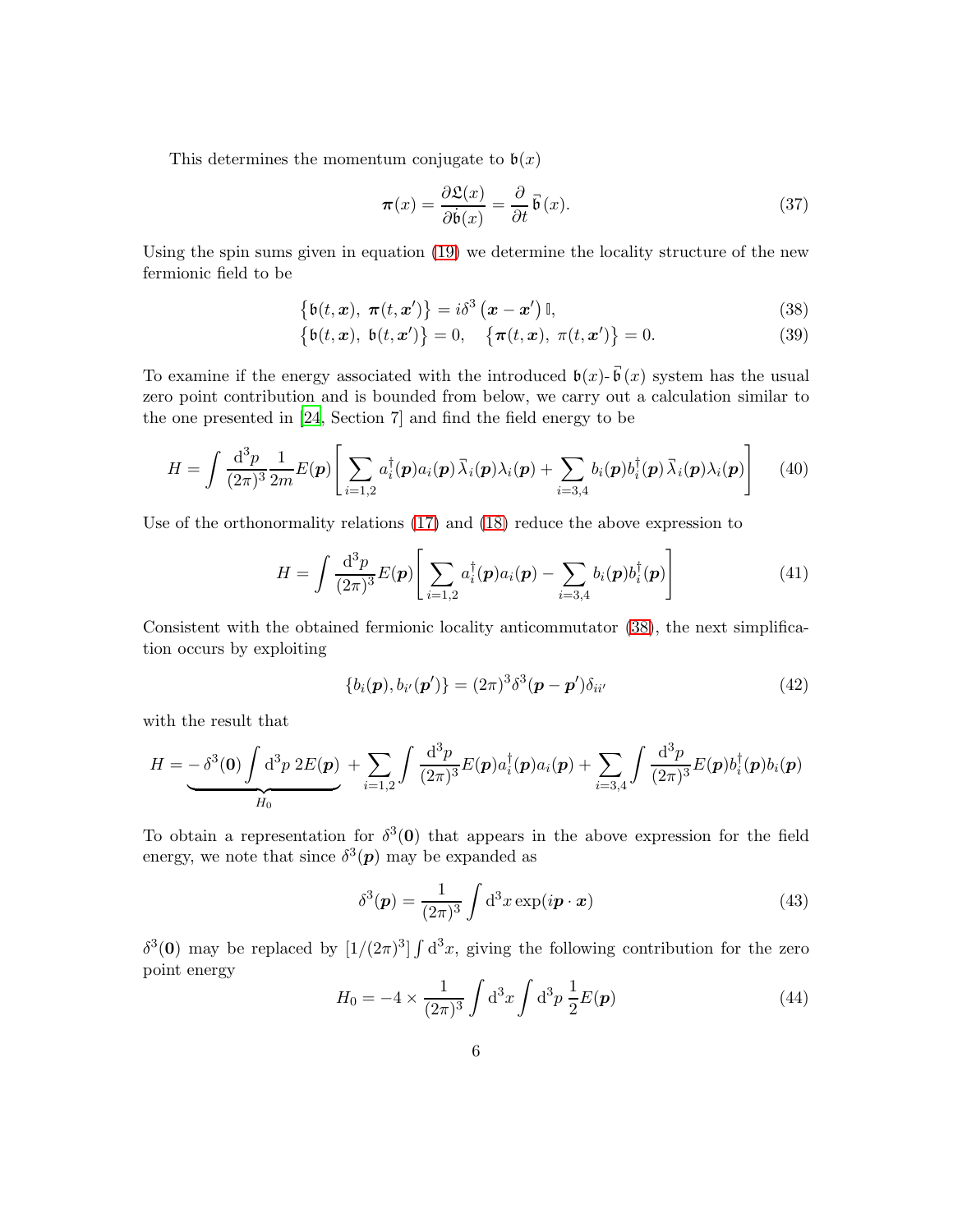Since in natural units  $\hbar$  is set to unity,  $\frac{1}{(2\pi)^3} d^3x d^3p$  acquires the interpretation of a unit-size phase cell, with  $-\frac{1}{2}E(p)$  as its energy content. The factor of 4 in the expression for  $H_0$ corresponds to the four particle and antiparticle degrees carried by the  $\mathfrak{b}(x)$ - $\vec{\mathfrak{b}}(x)$  system. The remaining two terms in the expression for  $H$  establish that for a given momentum  $p$ each of the four particle-antiparticle degrees of freedom contributes equally.

This completes our construction of an entirely new class of spin one half fermions. Their physical implications are essentially unknown. Because of the mass dimensionality mismatch with the standard model fermions  $-3/2$  versus  $1$  – the new fermions cannot enter the standard model doublets. For this reason they are a natural dark matter candidate with unsuppressed quartic self interaction.

Note. Because the results presented here have evolved out of a manuscript arXived as e-print [\[25\]](#page-8-6) it is important to make a remark. The point of departure starts with equa-tion [\(16\)](#page-2-5), that is the definitions of the duals of  $\lambda_3(p)$  and  $\lambda_4(p)$ . This change percolates through the rest of the calculations, finally replacing

$$
\begin{aligned} \left[\mathfrak{b}(t,\boldsymbol{x}),\ \mathfrak{p}(t,\boldsymbol{x}')\right] &= i\delta^3\left(\boldsymbol{x}-\boldsymbol{x}'\right)\mathbb{I}_{\ell},\\ \left[\mathfrak{b}(t,\boldsymbol{x}),\ \mathfrak{b}(t,\boldsymbol{x}')\right] &= 0, \left[\mathfrak{p}(t,\boldsymbol{x}),\ \mathfrak{p}(t,\boldsymbol{x}')\right] = 0. \end{aligned}
$$

where

$$
\mathbb{I}_{\ell} \stackrel{\text{def}}{=} \left( \begin{array}{rrr} -1 & 0 & 0 & 0 \\ 0 & -1 & 0 & 0 \\ 0 & 0 & 1 & 0 \\ 0 & 0 & 0 & 1 \end{array} \right)
$$

of the e-print by equations [\(38\)](#page-5-0) and [\(39\)](#page-5-1). This noted, if one proceeds with commutator counterparts of [\(42\)](#page-5-2), and keeps the duals of  $\lambda_3(p)$  and  $\lambda_4(p)$  as before, the resulting field energy is found to be same as above but with  $H_0$  replaced by

$$
H_0 = +4 \times \frac{1}{(2\pi)^3} \int d^3x \int d^3p \, \frac{1}{2} E(\mathbf{p}).
$$

Funding. The research presented here is entirely supported by the personal funds of the author.

Acknowledgements. I am grateful to the two anonymous referees who reviewed and commented constructively. I thank Julio Marny Hoff da Silva and Cheng-Yang Lee for correspondence related to the ideas presented here, and Sweta Sarmah for discussions.

## References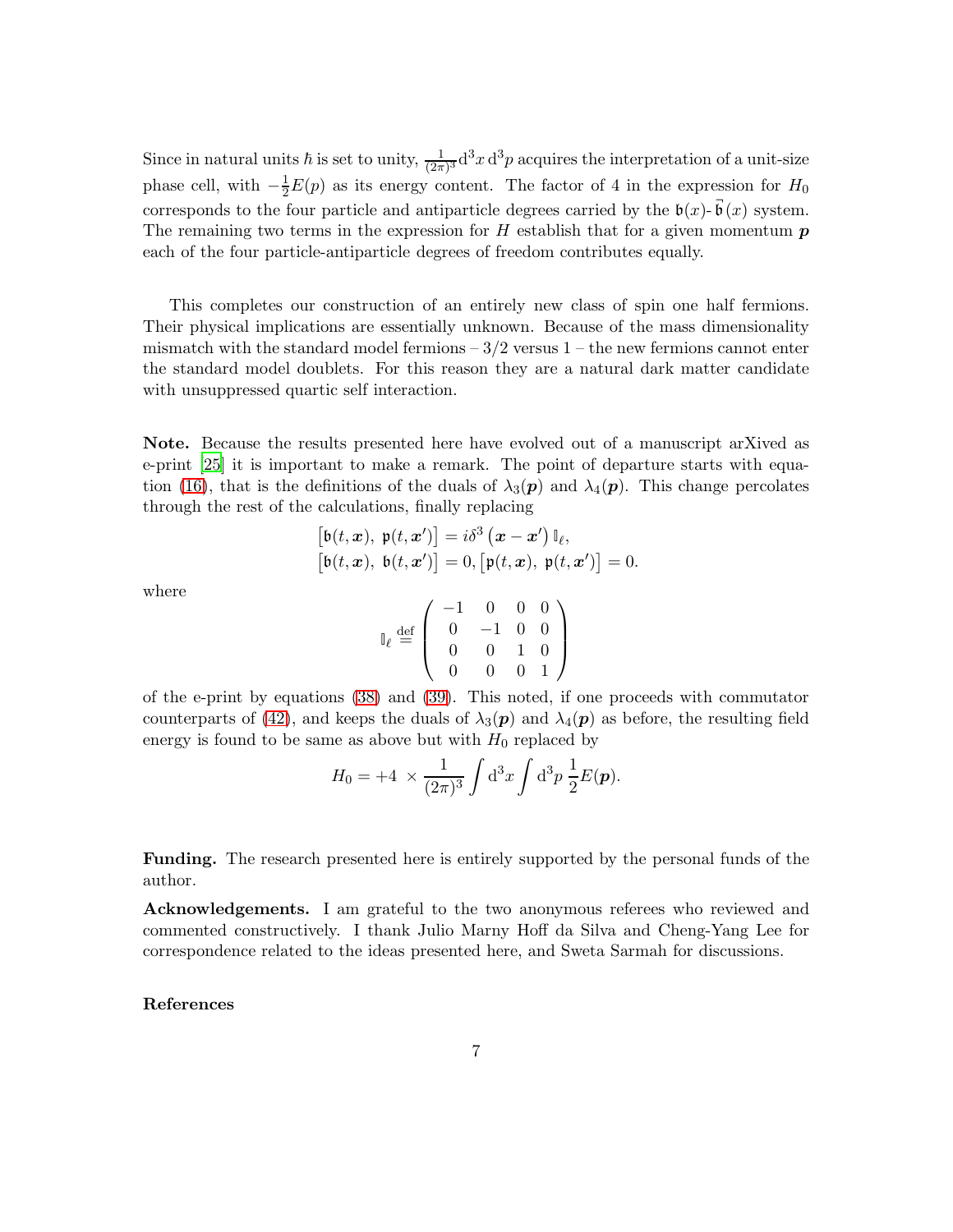## References

- <span id="page-7-0"></span>[1] P. A. M. Dirac, The quantum theory of the electron, Proc. Roy. Soc. Lond. A117 (1928) 610–624.
- <span id="page-7-1"></span>[2] S. Weinberg, The quantum theory of fields. Vol. 1: Foundations, Cambridge University Press, 2005.
- <span id="page-7-2"></span>[3] E. Majorana, Theory of the symmetry of electrons and positrons, Nuovo Cim. 14 (1937) 171–184.
- <span id="page-7-3"></span>[4] D. Ahluwalia, Mass Dimension One Fermions, Cambridge University Press, 2019.
- <span id="page-7-4"></span>[5] D. V. Ahluwalia, The theory of local mass dimension one fermions of spin one half, Adv. Appl. Clifford Algebras 27 (3) (2017) 2247–2285.
- [6] D. V. Ahluwalia, A. C. Nayak, Elko and mass dimension one field of spin one half: causality and fermi statistics, Int. J. Mod. Phys. D23 (2015) 1430026.
- [7] S. H. Pereira, R. C. Lima, Creation of mass dimension one fermionic particles in asymptotically expanding universe, Int. J. Mod. Phys. D26 (12) (2017) 1730028.
- [8] R. J. Bueno Rogerio, J. M. Hoff da Silva, M. Dias, S. H. Pereira, Effective lagrangian for a mass dimension one fermionic field in curved spacetime, JHEP 2018 (2018) 145.
- [9] S. H. Pereira, M. E. S. Alves, T. M. Guimares, An unified cosmological evolution driven by a mass dimension one fermionic field, Eur. Phys. J. C 79 (6).
- [10] J. M. Hoff da Silva, R. J. Bueno Rogerio, Massive spin-one-half one-particle states for the mass-dimension-one fermions, EPL (Europhysics Letters) 128 (1) (2019) 11002.
- [11] R. J. Bueno Rogerio, R. d. C. Lima, L. Duarte, J. M. Hoff da Silva, M. Dias, C. R. Senise, Mass-dimension-one fermions and their gravitational interaction, EPL (Europhysics Letters) 128 (2019) 20004.
- [12] M. Moazzen Sorkhi, Z. Ghalenovi, Localization of Elko spinor fields in tachyonic de sitter braneworld models, Eur. Phys. J. C 80 (4) (2020) 314.
- [13] X.-N. Zhou, Y.-Z. Du, Z.-H. Zhao, Y.-X. Liu, Localization of five-dimensional elko spinors with non-minimal coupling on thick branes, Eur. Phys. J. C 78 (6).
- [14] K. E. Wunderle, Fermionic fields with mass dimension one as supersymmetric extension of the O'Raifeartaigh model, Ph.D. thesis (Saskatchewan University, Canada) (2010).
- [15] I. C. Jardim, G. Alencar, R. R. Landim, R. N. Costa Filho, Solutions to the problem of Elko spinor localization in brane models, Phys. Rev. D91 (2015) 085008.